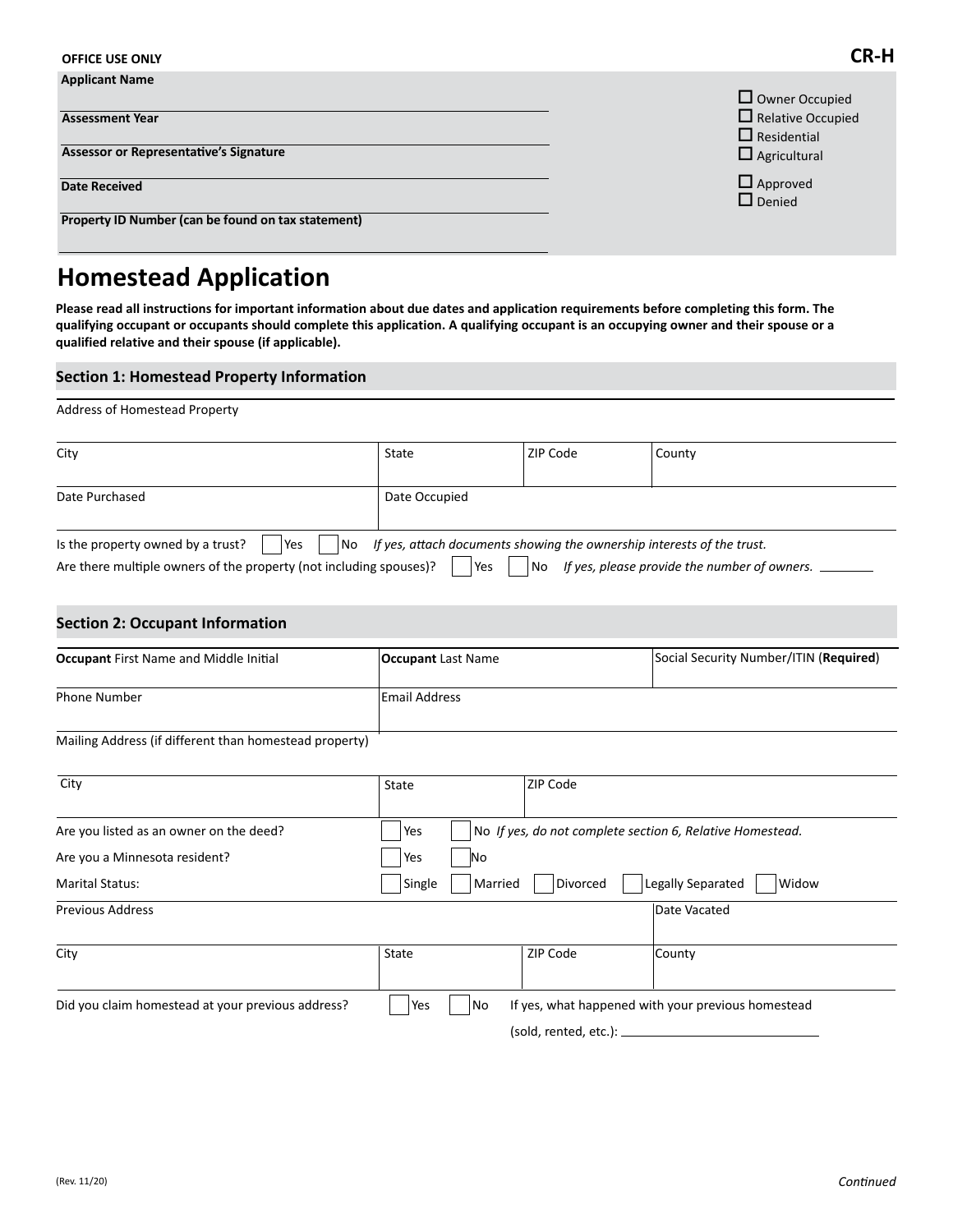## **Section 3: Additional Occupant or Spouse Information**

| <b>Occupant First Name and Middle Initial</b>                                                                                                        | <b>Occupant Last Name</b> |          | Social Security Number/ITIN (Required) |  |
|------------------------------------------------------------------------------------------------------------------------------------------------------|---------------------------|----------|----------------------------------------|--|
| <b>Phone Number</b>                                                                                                                                  | <b>Email Address</b>      |          |                                        |  |
| Does the additional occupant or spouse occupy the homestead property?<br>(List previous address below)<br>(List current address below)<br>Yes<br>No. |                           |          |                                        |  |
| Address                                                                                                                                              |                           |          |                                        |  |
| City                                                                                                                                                 | State                     | ZIP Code | County                                 |  |

### **Complete sections 4 and 5 ONLY if there are additional occupying owners not listed above. If not, skip these sections.**

### **Section 4: Additional Occupant Information**

| <b>Occupant First Name and Middle Initial</b>          | <b>Occupant Last Name</b> |                 | Social Security Number/ITIN (Required)                            |
|--------------------------------------------------------|---------------------------|-----------------|-------------------------------------------------------------------|
| <b>Phone Number</b>                                    | <b>Email Address</b>      |                 |                                                                   |
| Mailing Address (if different than homestead property) |                           |                 |                                                                   |
| City                                                   | State                     | <b>ZIP Code</b> |                                                                   |
| Are you listed as an owner on the deed?                | Yes                       |                 | No If yes, do not complete sect on 6, Relative Homestead.         |
| Are you a Minnesota resident?                          | Yes<br>No                 |                 |                                                                   |
| <b>Marital Status:</b>                                 | Single<br>Married         | Divorced        | Legally Separated<br>Widow                                        |
| <b>Previous Address</b>                                |                           |                 | Date Vacated                                                      |
| City                                                   | State                     | ZIP Code        | County                                                            |
| Did you claim homestead at your previous address?      | Yes<br>No                 |                 | If yes, what happened with your previous homestead (sold, rented, |
|                                                        |                           | etc.): $-$      |                                                                   |

## **Section 5: Additional Occupant or Spouse Information**

| <b>Occupant First Name and Middle Initial</b>                             | <b>Occupant Last Name</b> | Social Security Number/ITIN (Required) |  |
|---------------------------------------------------------------------------|---------------------------|----------------------------------------|--|
|                                                                           |                           |                                        |  |
| <b>Phone Number</b>                                                       | <b>Email Address</b>      |                                        |  |
|                                                                           |                           |                                        |  |
| Does the additional occupant or spouse occupy the homestead property?     |                           |                                        |  |
| (List previous address below)<br>No (List current address below)<br>l Yes |                           |                                        |  |
| Address                                                                   |                           |                                        |  |

| City | State | ZIP<br>Code | County<br>. |
|------|-------|-------------|-------------|
|      |       |             |             |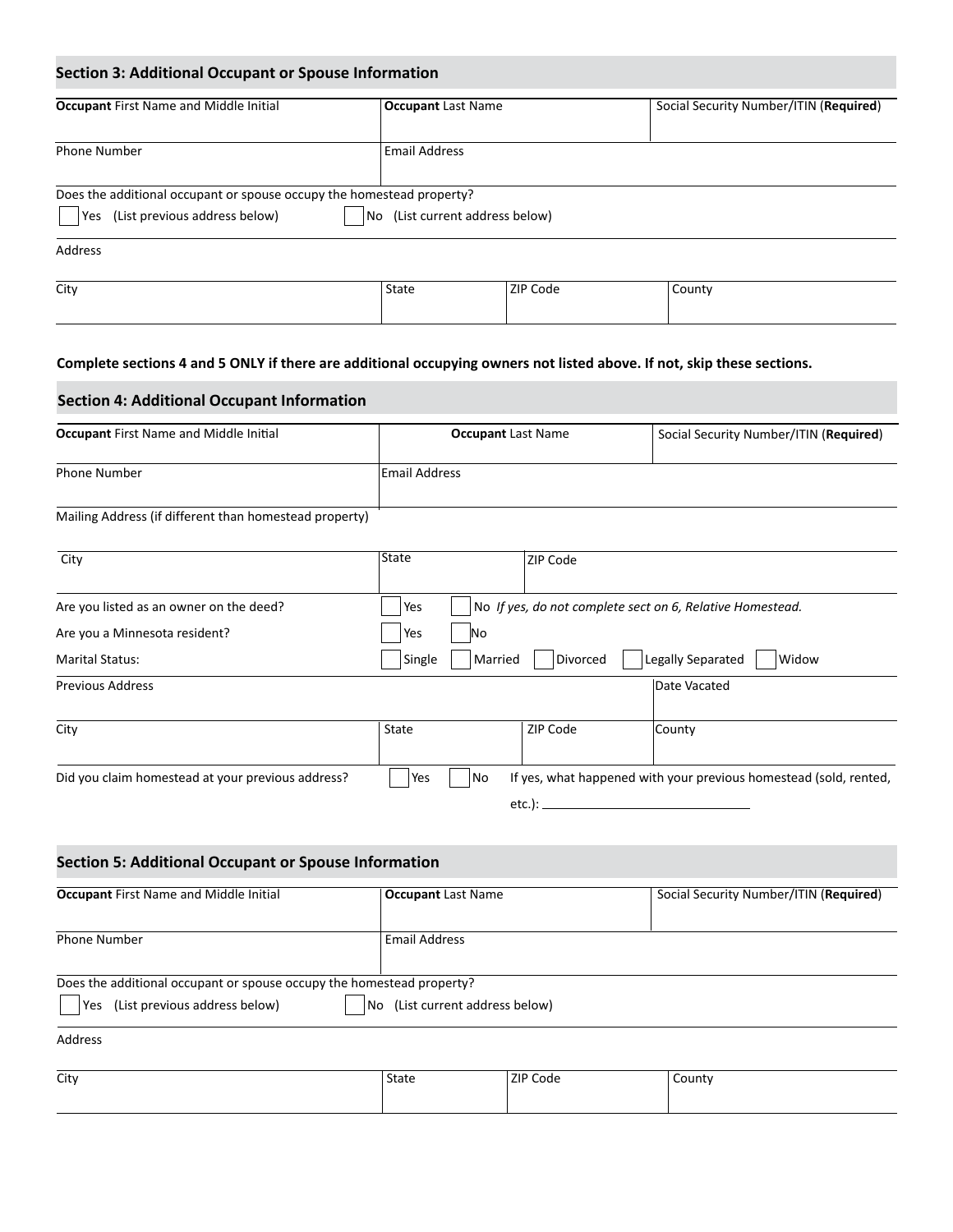#### **Section 6: Relative Homestead**

## **Complete this section ONLY if you are a qualifying relative applying for homestead. Otherwise, skip to Section 7. If there are multiple owners, please attach their information separately.**

| <b>Property Owner First Name and Middle Initial</b> | <b>Property Owner</b> Last Name | Your Relationship to Occupant |
|-----------------------------------------------------|---------------------------------|-------------------------------|
|                                                     |                                 |                               |
| <b>Property Owner Mailing Address</b>               |                                 |                               |

| City                                                      | State                | ZIP Code | County |
|-----------------------------------------------------------|----------------------|----------|--------|
| <b>Phone Number</b>                                       | <b>Email Address</b> |          |        |
| Is the property owner a Minnesota resident?<br> Yes<br>No |                      |          |        |

#### **Section 7: Signature**

**I certify that the above information is true and correct to the best of my knowledge**. *Minnesota Statutes, section 609.41, states that anyone giving false information in order to avoid or reduce their tax obligations is subject to a fine of up to \$3,000 and/or up to one year in prison.* 

*This application must be signed by the occupant and their spouse (if applicable) and returned to the assessor.*

| Signature of Occupant                                     | Date |
|-----------------------------------------------------------|------|
| Signature of Occupant's Spouse (If Applicable)            | Date |
| Signature of Additional Occupant (If Applicable)          | Date |
| Signature of Additional Occupant's Spouse (If Applicable) | Date |

**Complete entire application and attach any required documents. Mail, Email or drop off in person to your county assessor.**

Beltrami County Assessor's Office 701 Minnesota Ave NW Bemidji, MN 56601 Email: assessorsoffice@co.beltrami.mn.us